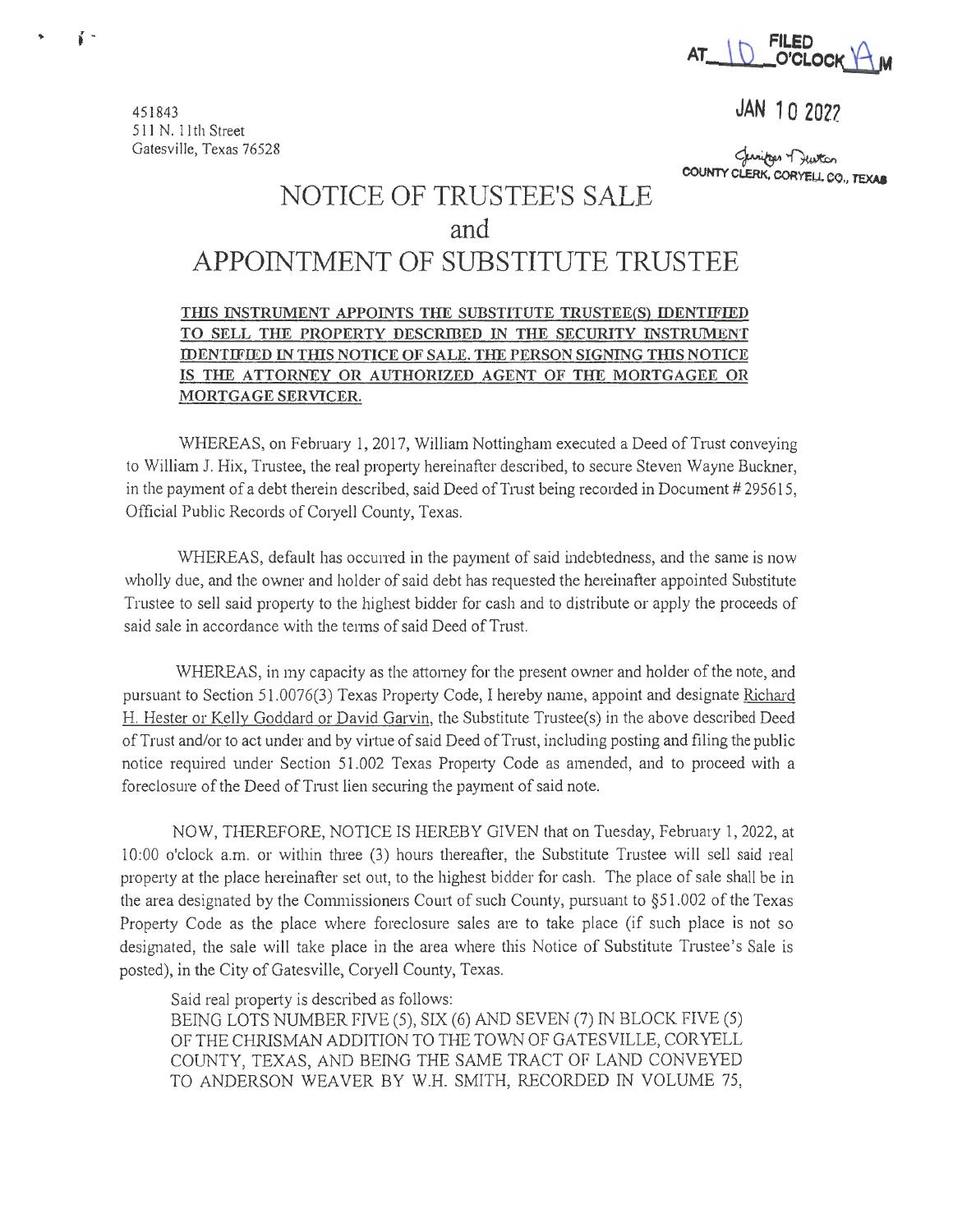PAGE 293, DEED RECORDS OF CORYELL COUNTY, TEXAS, TOGETHER WITH IMPROVEMENTS UPON, AFFIXED TO OR LOCATED UPON THE REAL PROPERTY, INCLUDING WITHOUT LIMITATION A MANUFACTURED HOME DESCRIBED AS AN OAKCREEK MANUFACTURED HOME, SERIAL NO. 0C05957807 A/B.

 $\ddot{\phantom{a}}$ 

The Deed of Trust permits the Beneficiary to postpone, withdraw, or reschedule the sale for another day. In that case, the Trustee under the Deed of Trnst or Substitute Trustee appointed herein need not appear at the date, time and place of a scheduled sale to announce the postponement, withdrawal, or rescheduling. Notice of the date of any rescheduled foreclosure sale will be reposted and refiled in accordance with the posting and filing requirements of the Texas Property Code. The reposting or refiling may be after the date originally scheduled for this sale.

Pursuant to Section 51.009 of the Texas Property Code, the property will be sold in "AS IS, WHERE IS" condition, without any express or implied warranties, except as to the warranties of title (if any) provided for under the Deed of Trust. Prospective bidders are advised to conduct an independent investigation of the nature and physical condition of the property and the priority of the lien being foreclosed.

The sale will be conducted as a public auction to the highest bidder for cash, subject to the provisions of the Deed of Trust permitting the Beneficiary thereunder to have the bid credited to the Note up to the amount of the unpaid debt secured by the Deed of Trust at the time of sale.

Those desiring to purchase the property will need to demonstrate their ability to pay their bid immediately in cash if their bid is accepted.

The sale will be made expressly subject to any title matters set forth in the Deed of Trnst, but prospective bidders are reminded that by law the sale will necessarily be made subject to all prior matters of record affecting the property, if any, to the extent that they remain in force and effect and have not been subordinated to the Deed of Trust. The sale shall not cover any part of the property that has been released of public record from the lien of the Deed of Trust. Prospective bidders are strongly urged to examine the applicable property records to determine the priority, nature and extent of such matters, if any.

In the event of a defect or other problem with the foreclosure process is discovered that may invalidate the sale, the consideration paid will be retwned to the purchaser as the sole and absolute remedy. In the event of any claim or action brought by any person including the purchaser requiring or resulting in the invalidation of the sale and rescission of the Trnstee's Deed or Substitute Trustee's Deed, purchaser's damages resulting therefrom are limited to the consideration paid to the Trustee or Substitute Trustee and the sole and absolute remedy shall be the return to purchaser of the consideration paid. The purchaser shall have no further recourse against the Trustee, Substitute Trustee, Mortgagor, Mortgagee or the Mortgagee's attorney.

Default has occurred under the Deed of Trust, and the beneficiary has requested the above